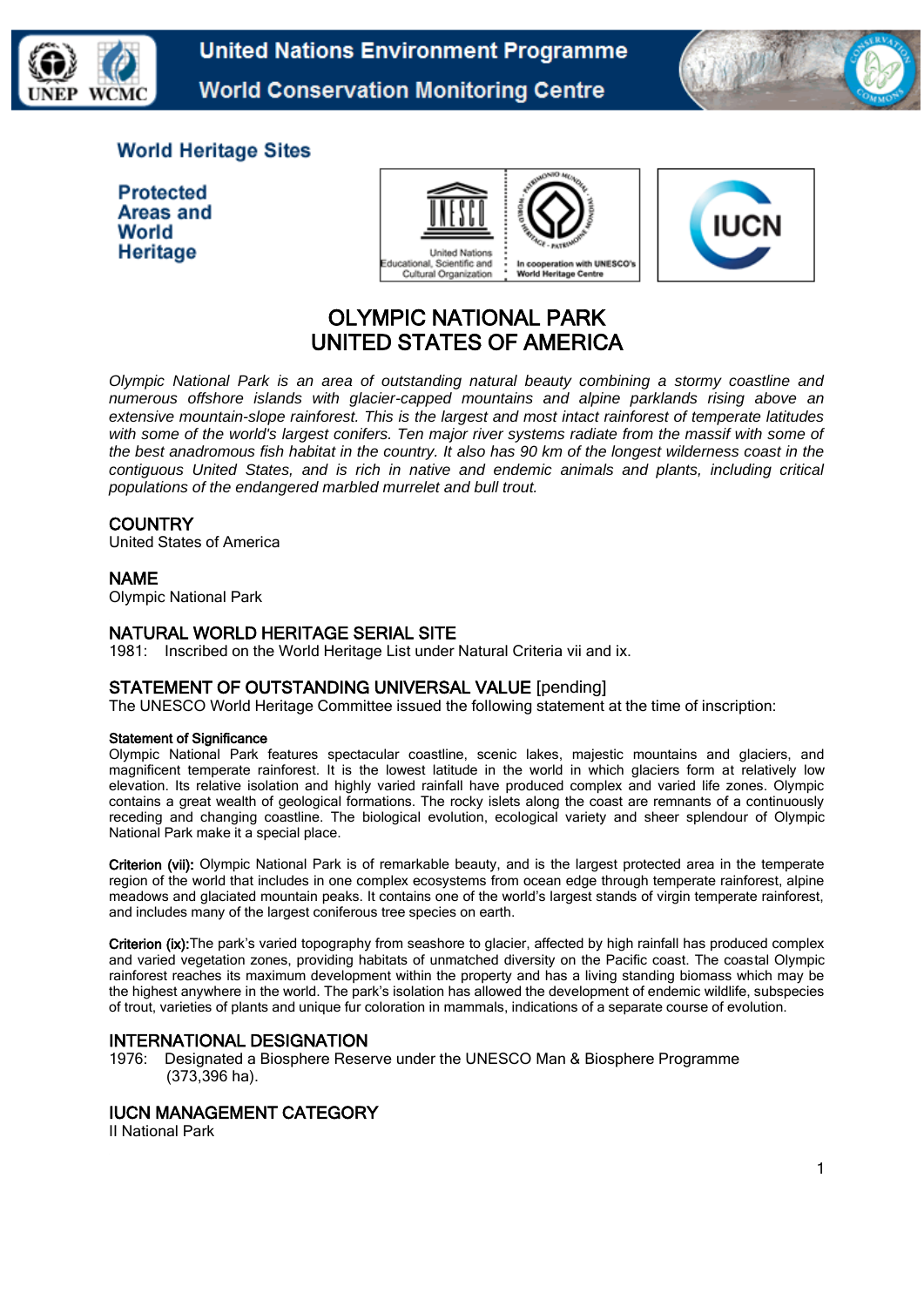### BIOGEOGRAPHICAL PROVINCE

Oregonian (1.2.2)

### GEOGRAPHICAL LOCATION

Located in the northwestern United States 70-160 km west of Seattle in the northern central Olympic peninsula and in a separate 90 km strip along its western coast. Located between 47°29' to 48°16'N and 123°07' to 124°43'W.

### DATES AND HISTORY OF ESTABLISHMENT

1897: Olympic Forest Reserve established by Presidential decree;

- 1909: Mount Olympus National Monument established by Presidential decree; but soon halved in size;
- 1938: Declared a National Park by Act of Congress, partly to protect the Roosevelt elk;
- 1953: The Pacific Coastal Area and Queets River Corridor added;
- 1976: Expansion of the north end of the Coastal Area to include Shi Beach and Point of Arches (now a National Natural Monument);
- 1976: Designated a UNESCO MAB reserve;
- 1986: Intertidal area in the coastal strip included;
- 1998: 95% of the Park designated a Wilderness by Act of Congress.

### LAND TENURE

99% Federal Government, 1% privately owned. Surrounded by the Olympic National Forest and bordered by six smaller Wilderness Areas. Managed by the National Park Service (NPS) of the Department of the Interior. It is almost surrounded by Olympic Natural Forest lands.

### AREA

369,659 ha: 352,335 ha in the Olympic Mountains plus 17,324.8 ha in the separate Pacific Coastal Area.

### **ALTITUDE**

Sea level to 2,428m (Mount Olympus)

### PHYSICAL FEATURES

The Olympic Mountains are the highest mountains of the Pacific coastal range, and form the core of the Park. The massif rises abruptly like an island above coastal plains covered in a dense jungle of temperate rainforest which contains some of the world's largest conifers. The Park is in two sections: the mountainous core and a coastal strip stretching 116km along the Pacific shore, the country's longest undeveloped shoreline. The humidity is the result of moist Pacific air condensing on and precipitating on the mountains. Geologically their ruggedness results from the collision of continental plates: the subduction of the Gorda plate under the North American plate moved out to sea in mid Tertiary times resulting in the upwelling of submarine sediments and volcanic material. A dome 95km across, of contorted beds of shale, slate and sandstone with interspersed lavas was created. Ten major rivers and many glaciers, 60 of which remain, have carved the dome into a vast landscape of deep canyons and jagged peaks; the Park has over 4,800km of rivers and streams. Ancient 1,000m-thick continental ice sheets transported granite erratics from British Columbia 200km north (NPS, 2006; Tabor, 1975).

### CLIMATE

The climate is moderate and temperatures rarely drop below -7°C or rise above 27°C. The mean annual temperatures are 10°C at lower elevations with a yearly range from 1°C to 17°C. The warm, moistureladen air from the Pacific drops some 4,000mm of precipitation a year in western valleys and 5,000mm on Mount Olympus, most of it as snow, but the summers are dry. Only 53km to the north-east precipitation falls to 300mm, resulting in the world's most extreme temperate latitude precipitation gradient over distance.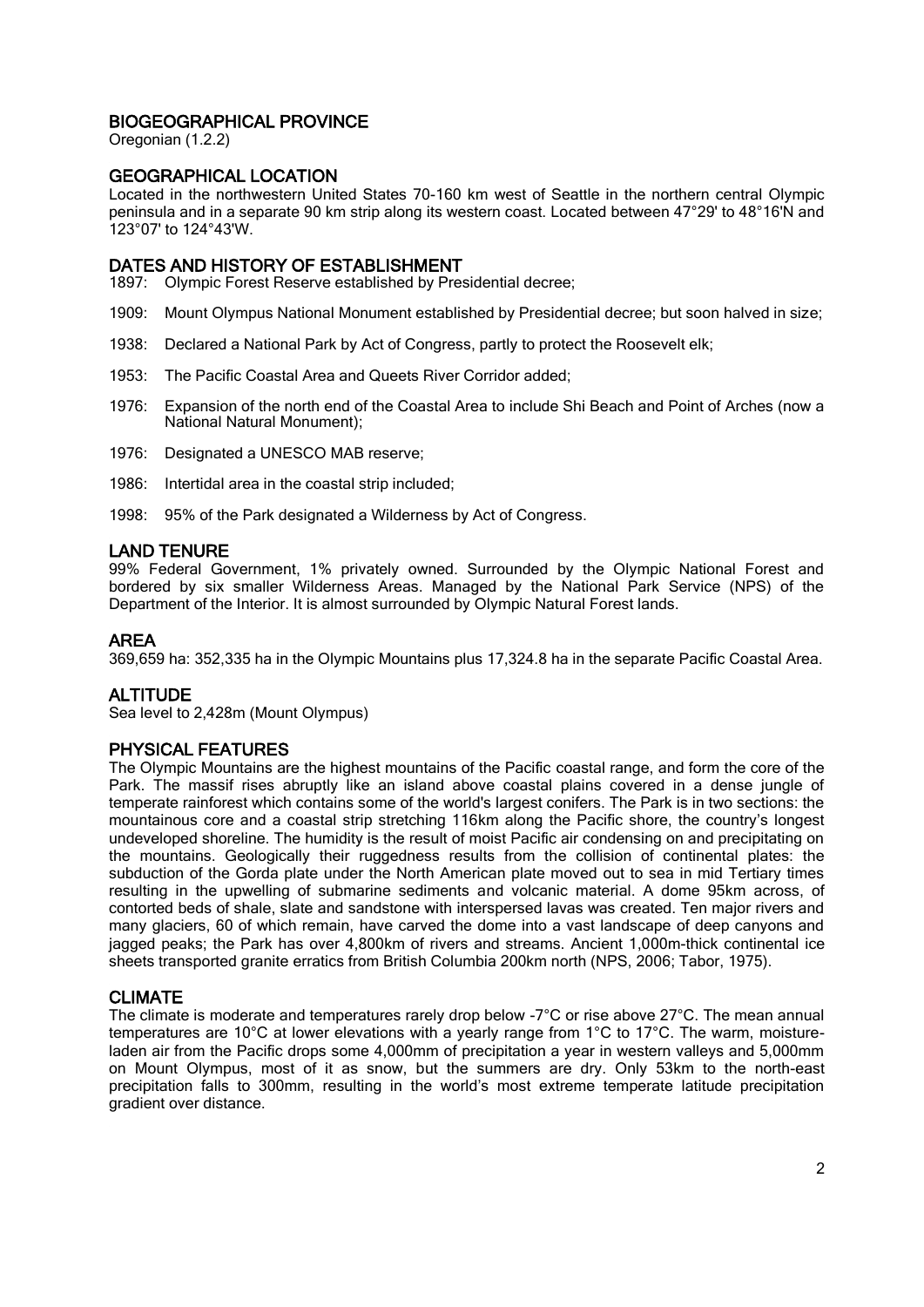### **VEGETATION**

The cool, perpetually damp environment is the home range of 70m old growth conifers and 12m wide moss-covered maples with a dense undergrowth of fallen trees, shrubs, ferns, liverworts, epiphytes, fungi, lichens and flowers. There are five major vegetation zones: 1) A Sitka spruce zone (36,960 ha, 10%), containing temperate rain forest of Sitka spruce Picea sitchensis, western hemlock Tsuga heterophylla, western red cedar Thuja plicata, big leaf maple Acer macrophyllum and red alder Alnus rubra along the coast and in valley bottoms. 2) Lowland forest zone (36,960 ha, 10%), Douglas fir Pseudotsuga menziesii, an extensive fire sub-climax species growing up to 550m with western hemlock plus western red cedar, grand fir Abies grandis and Sitka spruce. 3) The montane zone (184,830 ha, 50%) from about 450-600m to 1250m, is dominated by western hemlock in lower and drier levels, Pacific silver fir Abies amabilis in higher and damper levels and Douglas fir as an extensive sub-climax in eastern parts of the Park, generally from 550-1,100m. 4) The subalpine zone (73,920ha, 20%) above 1,600m, is dominated by mountain hemlock Tsuga mertensiana in the western part of the Park and subalpine fir *Abies lasiocarpa* in the eastern part, including extensive park-like meadows, generally from 1,100m to around 1,600m, and Alaska yellow-cedar *Chaemaecyparis nootkatensis*. 5) The 1,100m to around 1,600m, and Alaska yellow-cedar Alpine/glacier zone (36,960 ha, 10%) is characterised by red mountain heather *Phyllodoce* empetriformis, tall sedge Carex spectabilis, spreading phlox Phlox diffusa and large tracts of snow and ice on the highest ridge and mountain tops.

The Park contains over 1,200 native plants, of which 8 are endemic, and hundreds of non-vascular plants. Endemic species occur mainly at high elevationincluding Olympic mountain milk-vetch Astraglaus austrlis var. olympicus, Piper's bellflower Campanula piperi, Olympic mountain daisy Erigeron flettii, rockmat Petrophytum hendersonii, Olympic butterweed Senecio neowebsteri and Flett's violet Viola flettii; and seven varieties: Piper's bellflower white form Campanula piperi var. soveregniana, magenta paintbrush Castilleja parviflora var.olympica, wallflower Erysimum arenicola var.arenicola, white coiled-beak lousewort *Pedicularis bracteosa* var. *astrosanguinea*, kittentails *Synthris pinnatifida* var. *lanuginosa* and Olympic rockcress Arabis furcata var. *olympica* (NPS, 2006).

### FAUNA

56 species of terrestrial mammals occur, at least 16 being endemic. The native fauna is intact except for the local subspecies of wolf *Canis lupus nubilus*, which was extirpated by man before the Park was established. The large coastal subspecies of elk Cervus elaphus roosevelti was first described in the Olympic Mountains and its protection was an important reason for establishing the Park. There are now an estimated 3,000-5,000 animals in the area. Rocky Mountain goat Oreamnos americanus was introduced before the Park was created and now has an estimated population of 300, reduced by culling from about 1,200 in 1983. Endemic Olympic fauna include: Olympic marmot Marmota olympus, Olympic snow mole Scapanus townsendii olympicus, Olympic yellow pine chipmunk Tamias amoenus caurinus, Olympic pocket gopher Thomomys mazama melanopes, Olympic stoat Mustela erminea olympica and North American river otter *Lontra canadensis*. Other noteworthy species are snowshoe hare *Lepus* americanus washingtonii, mountain beaver Aplodontia rufa, coyote Canus latrans, American black bear Ursus americanus, cougar Puma concolor couguar, Columbian black-tailed deer Odocoileus hemionus ssp *columbianus*. 24 marine mammals are seen from time to time, among them sea otter, *Enhydra lutris* (EN), harbor seal, Phoca vitulina, northern fur seal Callorhinus ursinus (VU), Steller sea lion Eumetopias jubatus (EN), California sea lion Zalophus californianus, northern elephant seal Mirounga angustirostris, Pacific white-sided dolphin *Lagenorhynchus obliquidens*, harbour porpoise *Phocoena phocoena* on migrations, gray whale, *Eschrichtius robustus*, humpback whale *Megaptera novaeangliae*, minke whale Balaenoptera acutorostrata, killer whale Orcinus orca and white-flanked porpoise Phocoenoides dalli.

Among the 300 species of birds are golden eagle *Aquila chrysaetos*, peregrine falcon *Falco peregrinus*, marbled murrelet Brachyramphus marmoratus (EN), spotted owl Strix occidentalis and gray-crowned rosy-finch Leucosticte tephrocotis. There are at least 13 amphibian and 4 reptile species and some 37 native species of fish. There are seven species of salmon, anadromous trout including bull trout Salvelinus confluentis (VU) and the endemic Beardslee trout Salmo gairdneri beardsleei and Crescenti trout *Salmo clarkii crescentis*, isolated in Lake Crescent (NPS, 2006).

### CONSERVATION VALUE

Olympic National Park is an area of outstanding natural beauty combining a stormy coastline and numerous offshore islands with glacier-capped mountains, alpine parklands and forested mountain slopes. The Park contains the largest and best example of virgin temperate rain forest in the western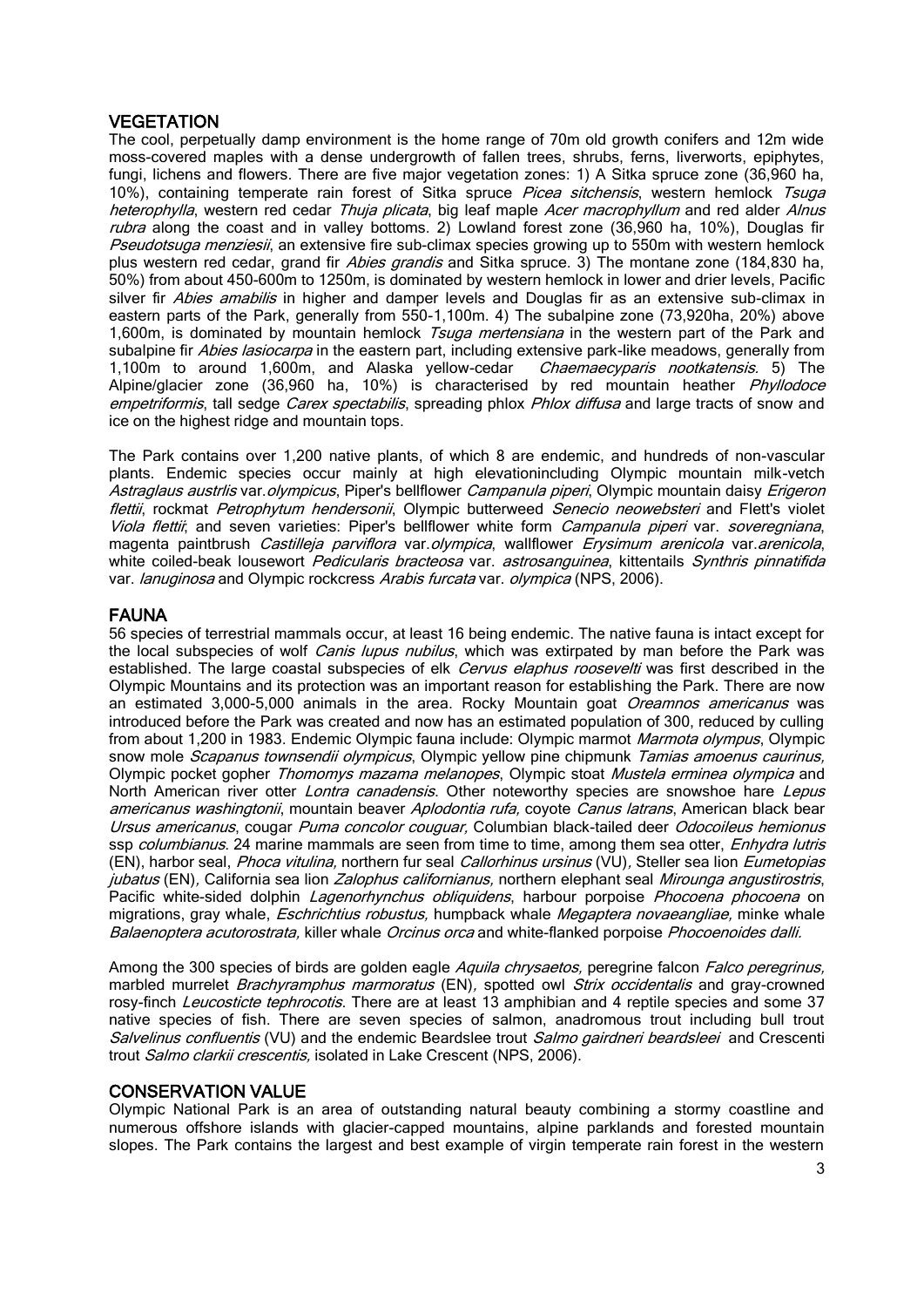hemisphere, the largest intact stand of coniferous forest in the contiguous United States, and the largest truly wild herd of Roosevelt elk. It lies within a WWF Global 200 Freshwater Eco-region, and overlaps a UNESCO Biosphere Reserve.

### CULTURAL HERITAGE

A 12,000-year old spearhead has been found embedded in a mastodon. About 3,000 years ago the hunter-gatherer societies turned to living in farm settlements until their 19th century disruption and appropriation by western settlers leaving over 650 archaeological sites. Europeans first discovered the area from the sea, first settled the coastal plains in the mid 18th century and crossed the mountains in the 1880s. There are 130 historic structures dating from this period (NPS, 2006).

### LOCAL HUMAN POPULATION

Eight native American tribes with traditional associations to lands now in the Park live on reservations near to or adjoining Park lands. They keep their traditions and once again exercise rights to tribal fishing and plant-gathering for religious and ceremonial purposes retained under treaties signed in 1855. These tribes are, in the northwest, the Makah, who have revived their ancient whaling; in the north the Elwha Klallam, Port Gamble S'Klallam and Jamestown S'Klallam; on the coast the Quileute and Quinault; in the east the Skokomish (NPS, 2006). Towns on the peninsula are small - Port Angeles has 16,500 inhabitants - but less than 80km to the east, across Puget Sound, the Seattle-Tacoma urban complex has a population of nearly two million.

### VISITORS AND VISITOR FACILITIES

Over three million people visit the Park annually (3.14 million in 2005) but most stay near the 269 km of peripheral roads that lead up the mountain valleys and skirt some 25% of the Pacific Ocean coastline. In 2005 there were 3,142,774 recreational visits, 315,500 visited visitor centres and contact stations, 31,000 overnight campers and 23,100 attended ranger-led education programs. Almost 1,000 km of hiking and riding trails cross the mountain interior, with 175 wayside exhibits. There are at least 125,000 overnight hikers each year, many hiking the coastline. There are nine ranger stations, nine seasonal tourist facilities located around the edge of the Park, 4 overnight lodges, 16 developed campgrounds, a downhill ski concession and river rafting. Several villages, as well as the towns of Port Angeles, Forks, and Sequim offer tourist amenities (NPS, 2006).

### SCIENTIFIC RESEARCH AND FACILITIES

Since 1971 management studies by the Park staff have extensively investigated human recreational impact and its mitigation in back-country camping areas. Other management problems needing research include baseline surveys of all major biotic subsystems, terrestrial and aquatic, as benchmarks for sound management strategies; the ecological role and appropriate management of wildfire, population ecology and protection of Cervus elaphus roosevelti and its role as a consumer in forest communities; status and protective measures needed for native genetic stocks of anadromous fish species; and the status and protection of alpine plant endemics with increasing recreational use. Distinctive plant communities have been described by Fonda & Bliss 1969, Kuramoto & Bliss 1970, and Fonda 1974. There is a 5,000 specimen study collection and reference library in the Port Angeles centre.

### MANAGEMENT

The Park is strictly protected under an Act of Congress of 1938, but fishing is permitted. About 95% of the Park is managed as a wilderness and 5%, including all public facilities, as a natural area. A draft General Management Plan was subjected to public comments in 2006; these are still being analysed. A goat management program continues the removal of the remaining mountain goats from the Park. In train is the Elwha System Restoration project for the removal of two dams blocking a salmon river in the north.

### MANAGEMENT CONSTRAINTS

The core of the Olympic Mountains is still largely undisturbed mountain and forest. No timber harvesting is permitted in the park but there is some illegal felling at the boundaries. Introduced mountain goats Oreamnos americanus have had an impact on high elevation communities. They have reduced plant cover, increased erosion and shifted plant community dominants toward more resistant or less palatable species, and they have been recorded feeding on at least three of the endemic plant species (Houston et al., 1994). The 1% of the site which is privately owned, is visually obtrusive. The Park has suffered two large oil spills from offshore shipping since 1988 and remains vulnerable to such accidents. Air and